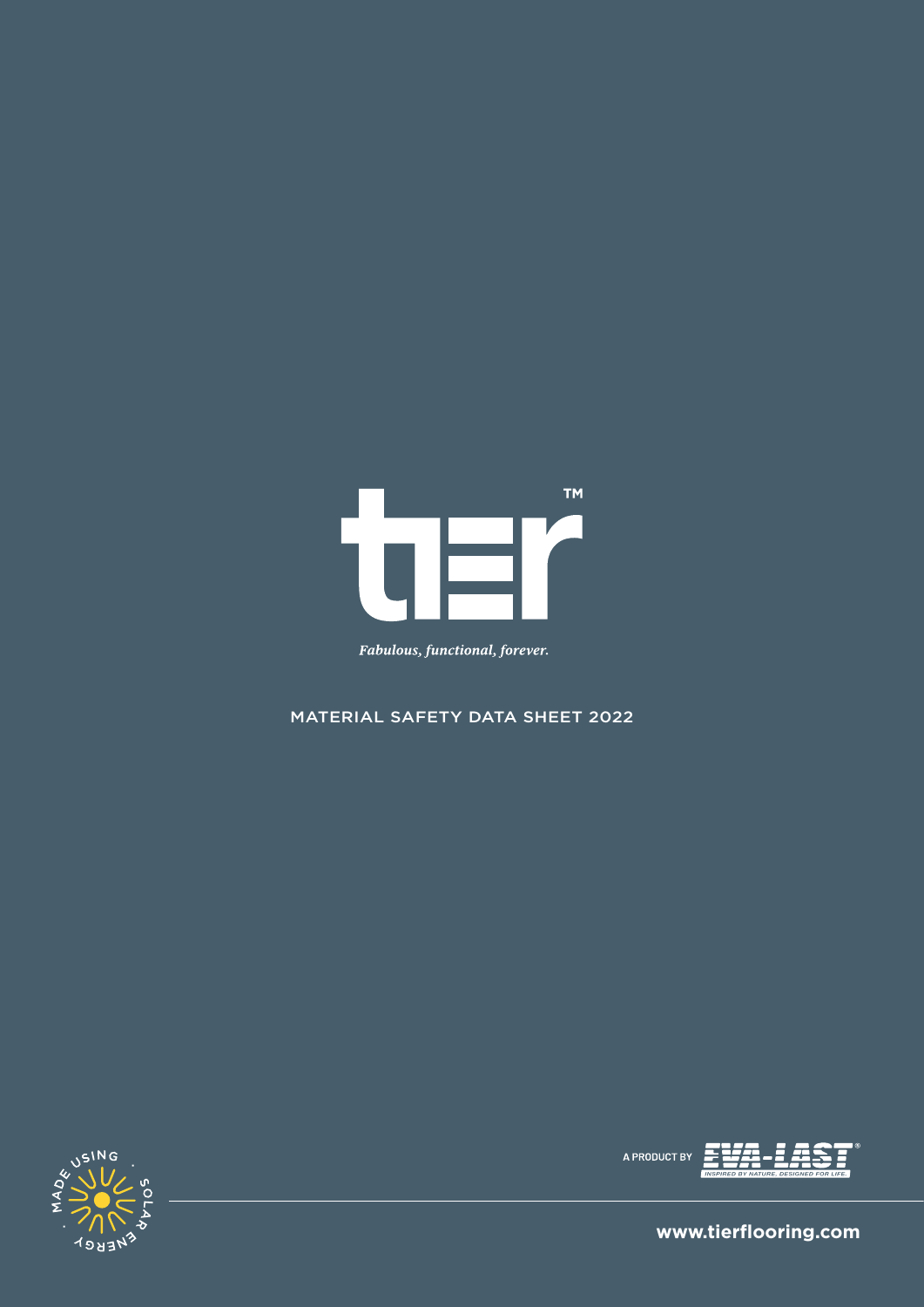# **Safety Data Sheet (SDS) Report SDS number: 180523002SHF-BP**

Applicant: Anhui Sentai WPC Tec FlooringCo., Ltd. Issue Date: 2018-05-31 Jianshe Road, Economic and Technoloy Develoment Area of Guangde County, 242237,Anhui Province, China.

Sample Description:

tertek

**Total Quality, Assured** 

İſ

| The sample information was submitted and identified on client's behalf to be: |                                              |  |
|-------------------------------------------------------------------------------|----------------------------------------------|--|
|                                                                               | RIGID VINYL PLANK (APPLY FOR FLOOR AND WALL) |  |
|                                                                               | Solid                                        |  |
|                                                                               | May 23, 2018                                 |  |
| ÷.                                                                            | May 31, 2018                                 |  |
|                                                                               |                                              |  |

Service Requested:

Based on the information provided by the applicant, the Safety Data Sheet (SDS) was generated in accordance with requirements of OSHA HazCom Standard (2012), for details please refer to attached pages.

Authorized By: On Behalf Of Regulatory Affairs in Intertek Testing Services Ltd., Shanghai

Annawan

Anna Wang Regulatory Consultant

This report shall not be reproduced except in full, without the written approval of the laboratory.

**Intertek Health, Environmental &Regulatory Services (HERS)**

5<sup>th</sup> Floor, Building No.86,1198 QinZhou Road(North), Cao Hejing Development Zone,ShangHai,China.

> Tel: +86 021 53397917 ZIP: 200233 E-mail:hers@intertek.com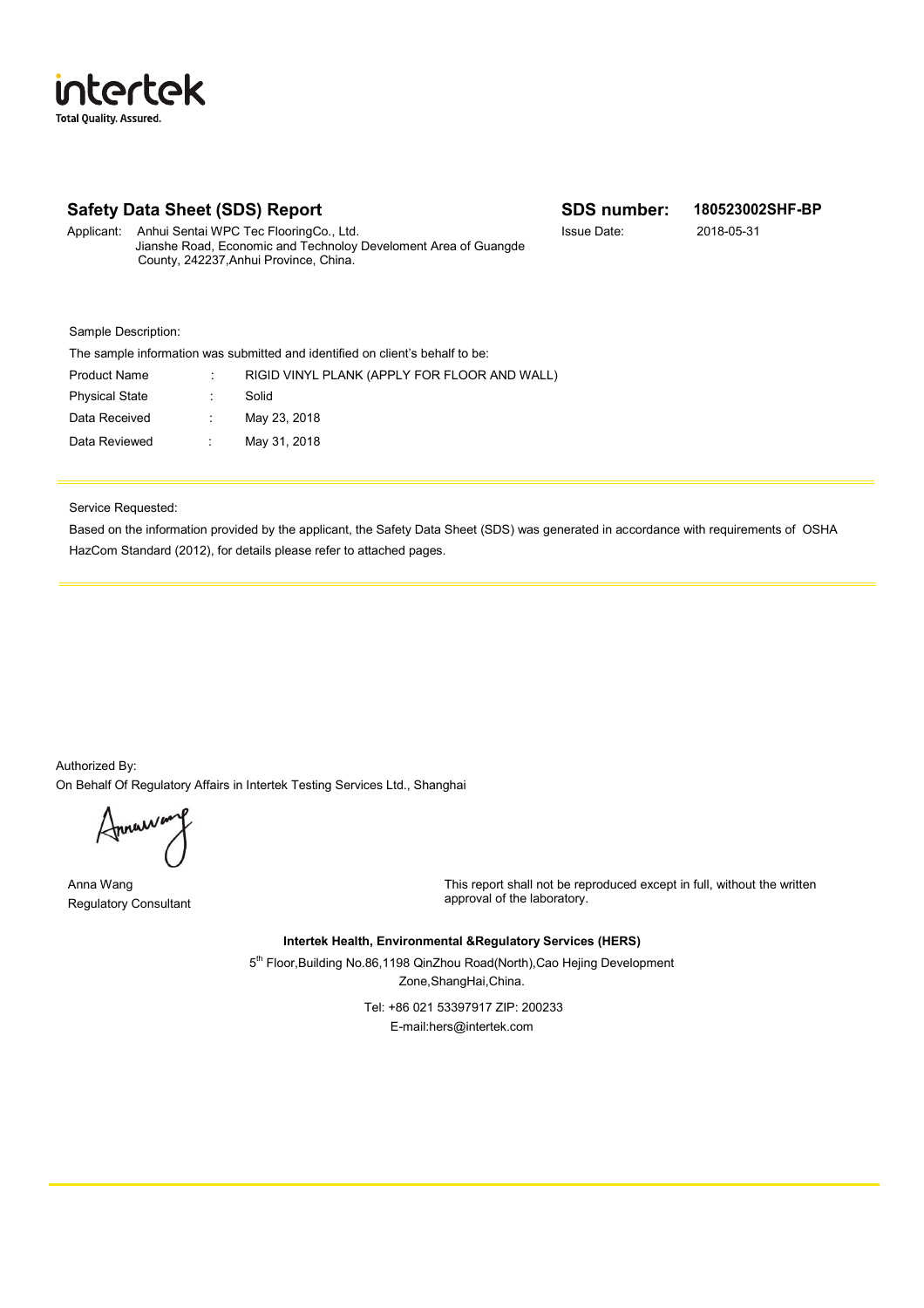# **Safety Data Sheet**

# **RIGID VINYL PLANK (APPLY FOR FLOOR AND WALL)**

#### **Anhui Sentai WPC Tec FlooringCo., Ltd.** Supering Communication of the state of the state of the state of the state of the state of the state of the state of the state of the state of the state of the state of the state of

Issue Date:**31/05/2018** GHS.USA.EN

#### Version No:**1.0**

According to OSHA HazCom Standard (2012) requirements

#### **SECTION 1 IDENTIFICATION**

#### **Product Identifier**

| Product<br>: name                  | <b>ANK (APP)</b><br>I V FOR FI<br>AND<br>) VINYL<br>RIGID<br><b>WALL</b> |
|------------------------------------|--------------------------------------------------------------------------|
| Othe<br>of identification<br>means | Not Available                                                            |

#### **Recommended use of the chemical and restrictions on use**

| <b>Relevant identified uses</b> | decorative material |
|---------------------------------|---------------------|
|---------------------------------|---------------------|

#### **Name, address, and telephone number of the chemical manufacturer, importer, or other responsible party**

| Supplier name                                                                                                                                                                                                                 | Anhui Sentai WPC Tec FlooringCo., Ltd.                                                                 |
|-------------------------------------------------------------------------------------------------------------------------------------------------------------------------------------------------------------------------------|--------------------------------------------------------------------------------------------------------|
| <b>Address</b>                                                                                                                                                                                                                | Jianshe Road, Economic and Technoloy Develoment Area of Guangde County, 242237, Anhui Province, China. |
| Telephone                                                                                                                                                                                                                     | 0086-13951586916                                                                                       |
| <b>Emergency telephone</b>                                                                                                                                                                                                    | 0086-13951586916                                                                                       |
| Email                                                                                                                                                                                                                         | luffy@sentaigroup.com                                                                                  |
| Importer name                                                                                                                                                                                                                 |                                                                                                        |
| <b>Address</b>                                                                                                                                                                                                                |                                                                                                        |
| Telephone                                                                                                                                                                                                                     |                                                                                                        |
| Email                                                                                                                                                                                                                         |                                                                                                        |
| For a construction of the construction of the construction of the construction of the construction of the construction of the construction of the construction of the construction of the construction of the construction of |                                                                                                        |

#### **Emergency phone number**

| ' Irnanieation<br>:neistinn<br>nsanon   |  |
|-----------------------------------------|--|
| <b>Emergency telephone</b><br>: numbers |  |

#### **SECTION 2 HAZARD(S) IDENTIFICATION**

#### **Classification of the substance or mixture**

| Not considered a Hazardous Substance by the 2012 OSHA Hazard Communication Standard (29 CFR 1910.1200). Not classified as Dangerous Goods for transport purposes. |                       |
|-------------------------------------------------------------------------------------------------------------------------------------------------------------------|-----------------------|
| Classification                                                                                                                                                    | Not Classified        |
|                                                                                                                                                                   |                       |
| Label elements                                                                                                                                                    |                       |
| Hazard pictogram(s)                                                                                                                                               | Not Applicable        |
|                                                                                                                                                                   |                       |
| <b>SIGNAL WORD</b>                                                                                                                                                | <b>NOT APPLICABLE</b> |

#### **Hazard statement(s)**

Not Applicable

#### **Hazard(s) not otherwise specified**

Not Applicable

**Supplementary statement(s)** Not Applicable

Not Applicable **Precautionary statement(s) Prevention**

# Not Applicable **Precautionary statement(s) Response**

# Not Applicable **Precautionary statement(s) Storage**

## **Precautionary statement(s) Disposal**

Not Applicable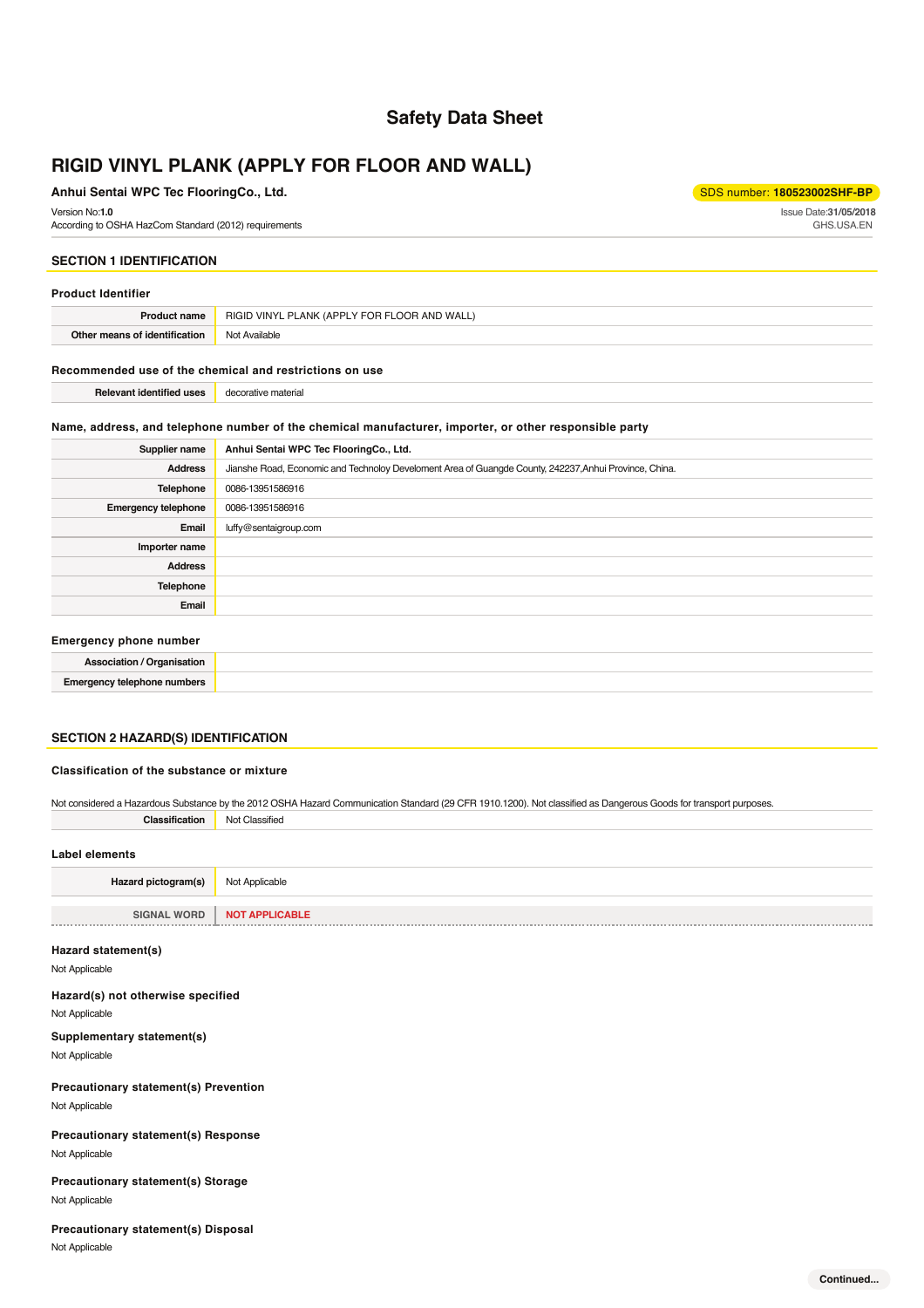#### **SECTION 3 COMPOSITION / INFORMATION ON INGREDIENTS**

#### **Substances**

See section below for composition of Mixtures

#### **Mixtures**

| <b>CAS No</b> | %[weight] | Name                                                      |
|---------------|-----------|-----------------------------------------------------------|
| 471-34-1      | 72.02     | Calcium carbonate                                         |
| 9002-86-2     | 24.97     | polyvinyl chloride                                        |
| 1592-23-0     |           | calcium stearate                                          |
| 557-05-1      |           | zinc stearate                                             |
| 9002-88-4     | 1.6       | polyethylene                                              |
| 2082-79-3     |           | Octadecyl 3-(3,5-di-tert-butyl-4-hydroxyphenyl)propionate |
| 471-34-1      |           | Calcium carbonate                                         |
| 1214-39-7     | 0.64      | benzylaminopurine                                         |
| 9002-88-4     | 0.45      | polyethylene                                              |
| 25852-37-3    |           | methyl methacrylate/ butyl acrylate copolymer             |
| 64754-90-1    | 0.16      | polyethylene chlorinated                                  |
| 25053-09-2    |           | styrene/ butadiene/ methyl methacrylate copolymer         |
| 557-05-1      |           | zinc stearate                                             |
| 115-77-5      | 0.13      | pentaerythritol                                           |
| 22610-63-5    |           | $(\pm)$ -2,3-dihydroxypropyl stearate                     |
| 1333-86-4     | 0.03      | Carbon balck                                              |

# **SECTION 4 FIRST-AID MEASURES**

#### **Description of first aid measures**

| If this product comes in contact with eyes:<br>$\triangleright$ Wash out immediately with water.<br>If irritation continues, seek medical attention.<br>► Removal of contact lenses after an eye injury should only be undertaken by skilled personnel. |
|---------------------------------------------------------------------------------------------------------------------------------------------------------------------------------------------------------------------------------------------------------|
| If skin contact occurs:<br>Inmediately remove all contaminated clothing, including footwear.<br>Flush skin and hair with running water (and soap if available).<br>$\blacktriangleright$ Seek medical attention in event of irritation.                 |
| If fumes, aerosols or combustion products are inhaled remove from contaminated area.<br>• Other measures are usually unnecessary.                                                                                                                       |
| Immediately give a glass of water.<br>First aid is not generally required. If in doubt, contact a Poisons Information Centre or a doctor.                                                                                                               |
|                                                                                                                                                                                                                                                         |

### **Most important symptoms and effects, both acute and delayed**

See Section 11

#### **Indication of any immediate medical attention and special treatment needed**

Treat symptomatically.

#### **SECTION 5 FIRE-FIGHTING MEASURES**

#### **Extinguishing media**

- There is no restriction on the type of extinguisher which may be used.
- Use extinguishing media suitable for surrounding area.

#### **Special hazards arising from the substrate or mixture**

**Fire Incompatibility** None known.

#### **Special protective equipment and precautions for fire-fighters**

| <b>Fire Fighting</b>         | Alert Fire Brigade and tell them location and nature of hazard.<br>$\blacktriangleright$ Wear breathing apparatus plus protective gloves in the event of a fire. |
|------------------------------|------------------------------------------------------------------------------------------------------------------------------------------------------------------|
| <b>Fire/Explosion Hazard</b> | Non combustible.<br>▶ Not considered a significant fire risk, however containers may burn.<br>May emit corrosive fumes.                                          |

## **SECTION 6 ACCIDENTAL RELEASE MEASURES**

**Personal precautions, protective equipment and emergency procedures**

See section 8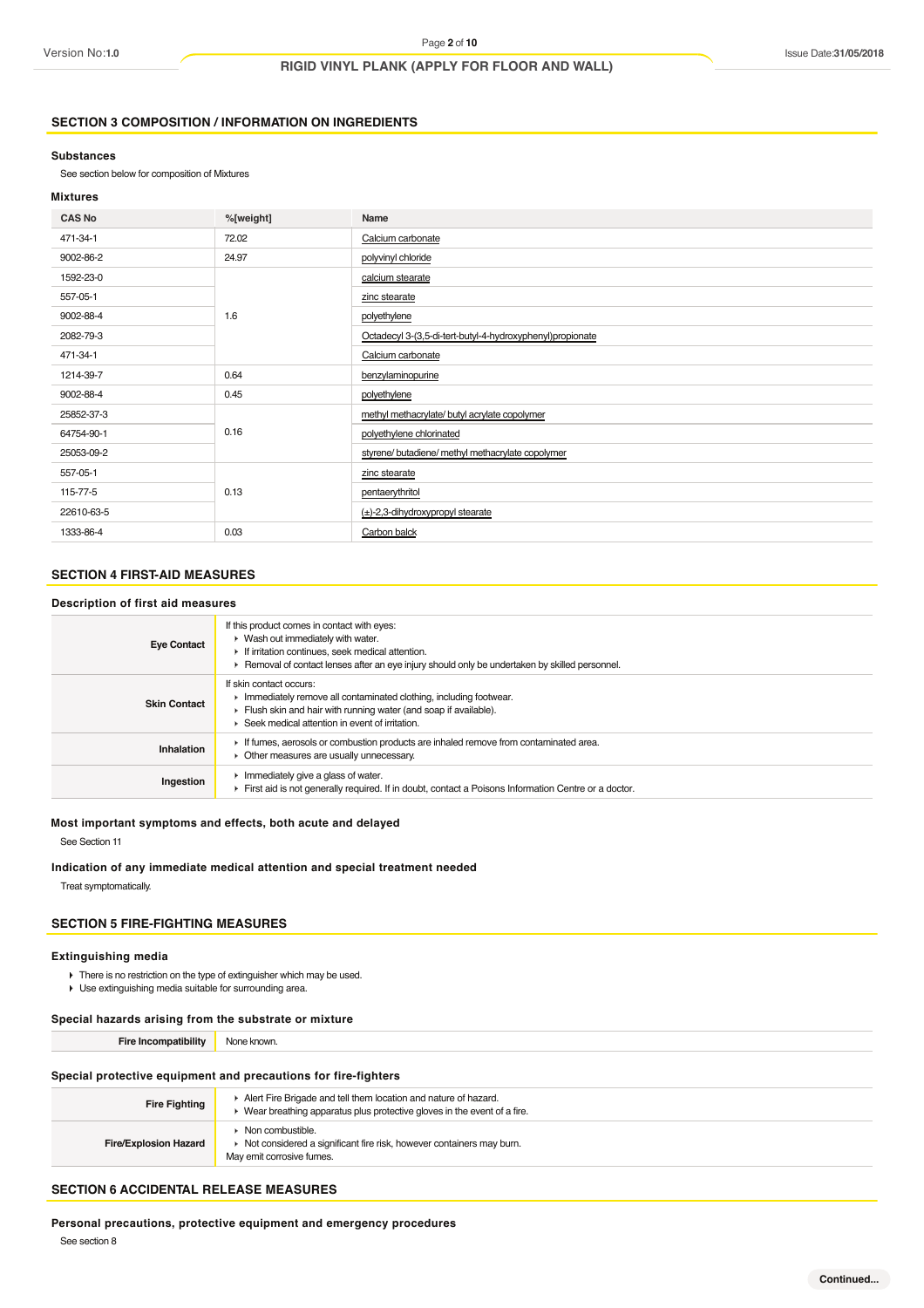#### **Environmental precautions**

See section 12

### **Methods and material for containment and cleaning up**

| <b>Minor Spills</b> | Clean up all spills immediately.<br>Avoid breathing dust and contact with skin and eyes. |
|---------------------|------------------------------------------------------------------------------------------|
| <b>Major Spills</b> | <b>CAUTION:</b> Advise personnel in area.                                                |

Personal Protective Equipment advice is contained in Section 8 of the SDS.

# **SECTION 7 HANDLING AND STORAGE**

#### **Precautions for safe handling**

| Safe handling     | ► Limit all unnecessary personal contact.<br>• Wear protective clothing when risk of exposure occurs. |
|-------------------|-------------------------------------------------------------------------------------------------------|
| Other information | Store in original containers.<br>▶ Keep containers securely sealed.                                   |
|                   |                                                                                                       |

#### **Conditions for safe storage, including any incompatibilities**

| .    | .arton      |
|------|-------------|
|      | .           |
| ulit | د ه ا<br>wn |

### **SECTION 8 EXPOSURE CONTROLS / PERSONAL PROTECTION**

### **Control parameters**

#### **OCCUPATIONAL EXPOSURE LIMITS (OEL)**

#### **INGREDIENT DATA**

| Source                                                   | Ingredient                                                        | <b>Material name</b>                                                                                                                                   | <b>TWA</b>                          | <b>STEL</b>      | Peak             | <b>Notes</b>                                                                                                                                                                                                                                                                     |
|----------------------------------------------------------|-------------------------------------------------------------------|--------------------------------------------------------------------------------------------------------------------------------------------------------|-------------------------------------|------------------|------------------|----------------------------------------------------------------------------------------------------------------------------------------------------------------------------------------------------------------------------------------------------------------------------------|
| US NIOSH Recommended<br>Exposure Limits (RELs)           | Calcium carbonate                                                 | Calcium salt of carbonic acid [Note:<br>Occurs in nature as as limestone,<br>chalk, marble, dolomite, aragonite,<br>calcite and oyster shells.]        | 10<br>(total), 5<br>(resp)<br>mg/m3 | Not<br>Available | Not<br>Available | Not Available                                                                                                                                                                                                                                                                    |
| US ACGIH Threshold Limit Values<br>(TLV)                 | polyvinyl chloride                                                | Polyvinyl chloride                                                                                                                                     | 1<br>mg/m3                          | Not<br>Available | Not<br>Available | TLV® Basis: Pneumoconiosis; LRT<br>irr; pulm func changes                                                                                                                                                                                                                        |
| US ACGIH Threshold Limit Values<br>(TLV)                 | calcium stearate                                                  | * Stearates(J)                                                                                                                                         | 10:3<br>mg/m3                       | Not<br>Available | Not<br>Available | TLV® Basis: LRT irr                                                                                                                                                                                                                                                              |
| US NIOSH Recommended<br>Exposure Limits (RELs)           | zinc stearate                                                     | Dibasic zinc stearate, Zinc salt of<br>stearic acid, Zinc distearate                                                                                   | 10<br>(total), 5<br>(resp)<br>mg/m3 | Not<br>Available | Not<br>Available | Not Available                                                                                                                                                                                                                                                                    |
| US ACGIH Threshold Limit Values<br>(TLV)                 | zinc stearate                                                     | * Stearates(J)                                                                                                                                         | 10; 3<br>mg/m3                      | Not<br>Available | Not<br>Available | TLV® Basis: LRT irr                                                                                                                                                                                                                                                              |
| US OSHA Permissible Exposure<br>Levels (PELs) - Table Z1 | zinc stearate                                                     | Zinc stearate: Respirable fraction                                                                                                                     | 5<br>mg/m3                          | Not<br>Available | Not<br>Available | Not Available                                                                                                                                                                                                                                                                    |
| US OSHA Permissible Exposure<br>Levels (PELs) - Table Z1 | zinc stearate                                                     | Zinc stearate: Total dust                                                                                                                              | 15<br>mg/m3                         | Not<br>Available | Not<br>Available | Not Available                                                                                                                                                                                                                                                                    |
| US OSHA Permissible Exposure<br>Levels (PELs) - Table Z1 | Octadecyl 3-(3,5-di-tert-<br>butyl-<br>4-hydroxyphenyl)propionate | Particulates not otherwise regulated<br>(PNOR): Total dust                                                                                             | 15<br>mq/m3                         | Not<br>Available | Not<br>Available | (f) All inert or nuisance dusts,<br>whether mineral, inorganic, or<br>organic, not listed specifically by<br>substance name are covered by the<br>Particulates Not Otherwise<br>Regulated (PNOR) limit which is<br>the same as the inert or nuisance<br>dust limit of Table Z-3. |
| US OSHA Permissible Exposure<br>Levels (PELs) - Table Z1 | styrene/ butadiene/ methyl<br>methacrylate copolymer              | Particulates not otherwise requlated<br>(PNOR): Total dust                                                                                             | 15<br>mg/m3                         | Not<br>Available | Not<br>Available | (f) All inert or nuisance dusts,<br>whether mineral, inorganic, or<br>organic, not listed specifically by<br>substance name are covered by the<br>Particulates Not Otherwise<br>Regulated (PNOR) limit which is<br>the same as the inert or nuisance<br>dust limit of Table Z-3. |
| US NIOSH Recommended<br>Exposure Limits (RELs)           | pentaerythritol                                                   | 2,2-bis(Hydroxymethyl)-1,3-<br>propanediol; Methane tetramethylol;<br>Monopentaerythritol; PE;<br>Tetrahydroxymethylolmethane;<br>Tetramethylolmethane | 10<br>(total), 5<br>(resp)<br>mg/m3 | Not<br>Available | Not<br>Available | Not Available                                                                                                                                                                                                                                                                    |
| US ACGIH Threshold Limit Values<br>(TLV)                 | pentaerythritol                                                   | Pentaerythritol                                                                                                                                        | 10<br>mg/m3                         | Not<br>Available | Not<br>Available | TLV® Basis: GI irr                                                                                                                                                                                                                                                               |
| US OSHA Permissible Exposure<br>Levels (PELs) - Table Z1 | pentaerythritol                                                   | Pentaerythritol: Respirable fraction                                                                                                                   | 5<br>mq/m3                          | Not<br>Available | Not<br>Available | Not Available                                                                                                                                                                                                                                                                    |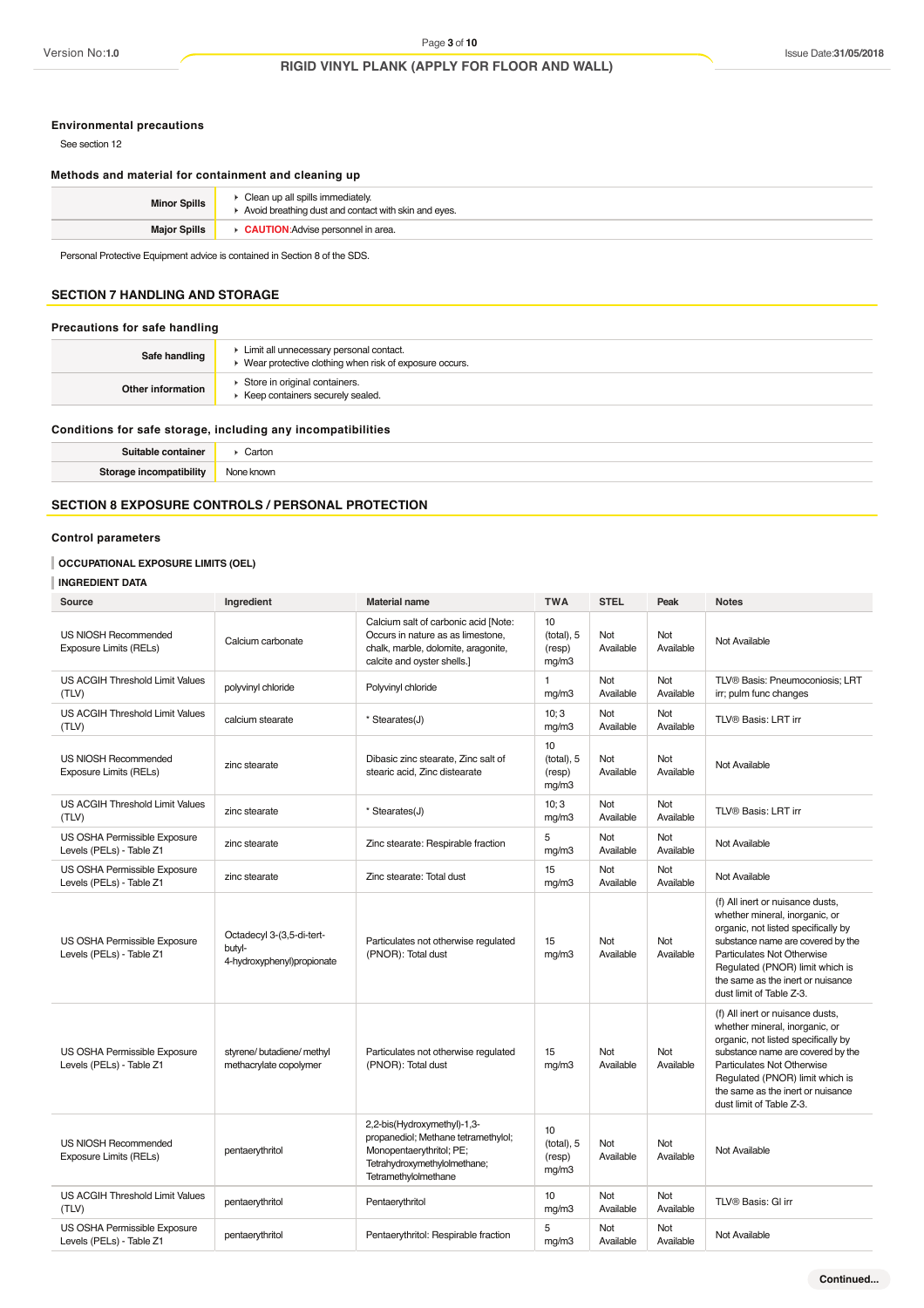| US OSHA Permissible Exposure<br>Levels (PELs) - Table Z1 | pentaerythritol                       | Pentaerythritol: Total dust                                                    | 15<br>mq/m3    | Not<br>Available | Not<br>Available | Not Available                    |
|----------------------------------------------------------|---------------------------------------|--------------------------------------------------------------------------------|----------------|------------------|------------------|----------------------------------|
| US NIOSH Recommended<br>Exposure Limits (RELs)           | Carbon balck                          | Acetylene black, Channel black,<br>Furnace black, Lamp black, Thermal<br>black | 3.5<br>mq/m3   | Not<br>Available | Not<br>Available | Ca See Appendix A See Appendix C |
| US ACGIH Threshold Limit Values<br>(TLV)                 | Carbon balck                          | Carbon black                                                                   | 3<br>mq/m3     | Not<br>Available | Not<br>Available | TLV® Basis: Bronchitis           |
| US OSHA Permissible Exposure<br>Levels (PELs) - Table Z1 | Carbon balck                          | Carbon black                                                                   | 3.5<br>mq/m3   | Not<br>Available | Not<br>Available | Not Available                    |
| US ACGIH Threshold Limit Values<br>(TLV)                 | $(\pm)$ -2,3-dihydroxypropyl stearate | * Stearates(J)                                                                 | 10; 3<br>mg/m3 | Not<br>Available | Not<br>Available | TLV® Basis: LRT irr              |

#### **EMERGENCY LIMITS**

| Ingredient         | Material name                             | TEEL-1              | TEEL-2         | TEEL-3      |
|--------------------|-------------------------------------------|---------------------|----------------|-------------|
| Calcium carbonate  | Carbonic acid, calcium salt               | 45 mg/m3            | $210$ mg/m $3$ | 1,300 mg/m3 |
| polyvinyl chloride | Polyvinyl chloride                        | $3 \text{ mg/m}$    | 33 mg/m3       | 200 mg/m3   |
| zinc stearate      | Zinc stearate                             | $30 \text{ mg/m}$   | 330 mg/m3      | 2,000 mg/m3 |
| benzylaminopurine  | Benzyl aminopurine, 6-; (6-Benzyladenine) | $3.5 \text{ mg/m}$  | 38 mg/m3       | 230 mg/m3   |
| polyethylene       | Polyethylene                              | 28 mg/m3            | $310$ mg/m $3$ | 1,000 mg/m3 |
| pentaerythritol    | Pentaerythritol                           | 30 mg/m3            | 90 mg/m3       | 540 mg/m3   |
| Carbon balck       | Carbon black                              | $9 \,\mathrm{mg/m}$ | 99 mg/m3       | 590 mg/m3   |
|                    |                                           |                     |                |             |
| Ingredient         | <b>Original IDLH</b>                      | <b>Revised IDLH</b> |                |             |
| Carbon balck       | 1750 mg/m3                                | Not Available       |                |             |

#### **Exposure controls**

| Appropriate engineering<br>controls | Engineering controls are used to remove a hazard or place a barrier between the worker and the hazard. Well-designed engineering controls can be<br>highly effective in protecting workers and will typically be independent of worker interactions to provide this high level of protection.                                                                                                                                                                                                                                                                                                                                                                                                                                                                       |
|-------------------------------------|---------------------------------------------------------------------------------------------------------------------------------------------------------------------------------------------------------------------------------------------------------------------------------------------------------------------------------------------------------------------------------------------------------------------------------------------------------------------------------------------------------------------------------------------------------------------------------------------------------------------------------------------------------------------------------------------------------------------------------------------------------------------|
| Personal protection                 |                                                                                                                                                                                                                                                                                                                                                                                                                                                                                                                                                                                                                                                                                                                                                                     |
| Eye and face protection             | Safety glasses with side shields.<br>Chemical goggles.                                                                                                                                                                                                                                                                                                                                                                                                                                                                                                                                                                                                                                                                                                              |
| <b>Skin protection</b>              | See Hand protection below                                                                                                                                                                                                                                                                                                                                                                                                                                                                                                                                                                                                                                                                                                                                           |
| Hands/feet protection               | NOTE:<br>The material may produce skin sensitisation in predisposed individuals. Care must be taken, when removing gloves and other protective equipment, to<br>avoid all possible skin contact.<br>The selection of suitable gloves does not only depend on the material, but also on further marks of quality which vary from manufacturer to manufacturer.<br>Where the chemical is a preparation of several substances, the resistance of the glove material can not be calculated in advance and has therefore to be<br>checked prior to the application.<br>Experience indicates that the following polymers are suitable as glove materials for protection against undissolved, dry solids, where abrasive particles are<br>not present.<br>polychloroprene. |
| <b>Body protection</b>              | See Other protection below                                                                                                                                                                                                                                                                                                                                                                                                                                                                                                                                                                                                                                                                                                                                          |
| Other protection                    | • Overalls.<br>$\triangleright$ P.V.C.                                                                                                                                                                                                                                                                                                                                                                                                                                                                                                                                                                                                                                                                                                                              |

**Respiratory protection**

**Respirators may be necessary when engineering and administrative controls do not adequately prevent exposures.**

**The decision to use respiratory protection should be based on professional judgment that takes into account toxicity information, exposure measurement data, and frequency and likelihood of the worker's exposure.**

# **SECTION 9 PHYSICAL AND CHEMICAL PROPERTIES**

#### **Information on basic physical and chemical properties**

| Appearance                                               | Solid         |                                            |               |
|----------------------------------------------------------|---------------|--------------------------------------------|---------------|
|                                                          |               |                                            |               |
| <b>Physical state</b>                                    | Solid         | Relative density (Water = $1$ )            | Not Available |
| Odour                                                    | Not Available | Partition coefficient n-octanol /<br>water | Not Available |
| <b>Odour threshold</b>                                   | Not Available | Auto-ignition temperature (°C)             | Not Available |
| pH (as supplied)                                         | Not Available | <b>Decomposition temperature</b>           | Not Available |
| Melting point / freezing point<br>$(^{\circ}C)$          | Not Available | <b>Viscosity (cSt)</b>                     | Not Available |
| Initial boiling point and boiling<br>range $(^{\circ}C)$ | Not Available | Molecular weight (g/mol)                   | Not Available |
| Flash point (°C)                                         | Not Available | <b>Taste</b>                               | Not Available |
| <b>Evaporation rate</b>                                  | Not Available | <b>Explosive properties</b>                | Not Available |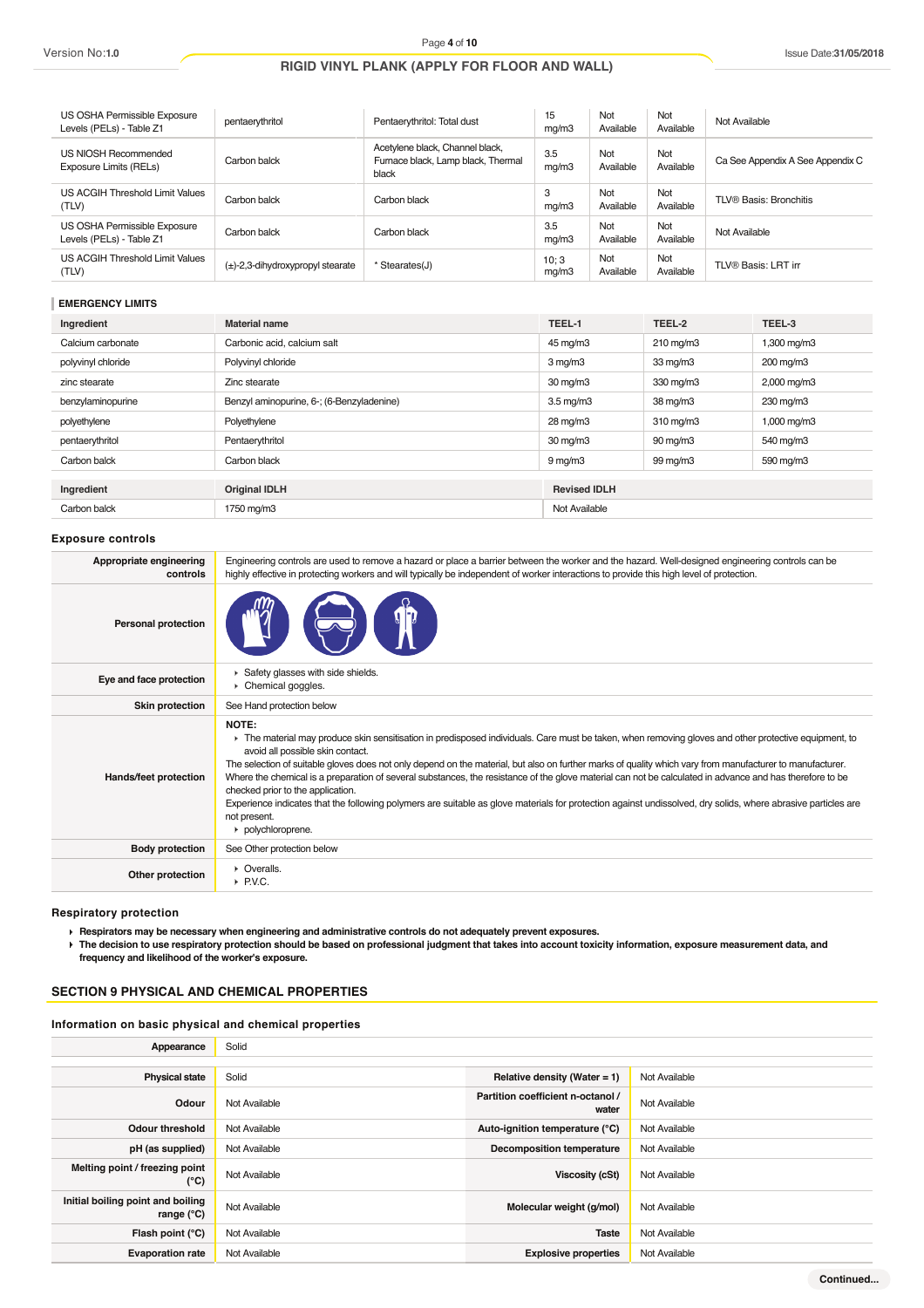| <b>Flammability</b>        | Not Flammable | Oxidising properties               | Not Available  |
|----------------------------|---------------|------------------------------------|----------------|
| Upper Explosive Limit (%)  | Not Available | Surface Tension (dyn/cm or<br>mN/m | Not Applicable |
| Lower Explosive Limit (%)  | Not Available | <b>Volatile Component (%vol)</b>   | Not Available  |
| Vapour pressure (kPa)      | Not Available | Gas group                          | Not Available  |
| Solubility in water (q/L)  | Not Available | pH as a solution (1%)              | Not Available  |
| Vapour density $(Air = 1)$ | Not Available | VOC q/L                            | Not Available  |

# **SECTION 10 STABILITY AND REACTIVITY**

| Reactivity                                 | See section 7                                                             |
|--------------------------------------------|---------------------------------------------------------------------------|
| <b>Chemical stability</b>                  | Product is considered stable and hazardous polymerisation will not occur. |
| Possibility of hazardous<br>reactions      | See section 7                                                             |
| <b>Conditions to avoid</b>                 | See section 7                                                             |
| Incompatible materials                     | See section 7                                                             |
| <b>Hazardous decomposition</b><br>products | See section 5                                                             |

## **SECTION 11 TOXICOLOGICAL INFORMATION**

# **Information on toxicological effects**

|                       | Calcium carbonate                                         |
|-----------------------|-----------------------------------------------------------|
|                       | Oral (rat) LD50: 6450 mg/kg <sup>[2]</sup>                |
|                       | zinc stearate                                             |
|                       | Oral (rat) LD50: 10000 mg/kg <sup>[2]</sup>               |
|                       | Octadecyl 3-(3,5-di-tert-butyl-4-hydroxyphenyl)propionate |
|                       | dermal (rat) LD50: >2000 mg/kg $^{[2]}$                   |
|                       | Oral (rat) LD50: >10000 mg/kg <sup>[2]</sup>              |
|                       | benzylaminopurine                                         |
|                       | Dermal (rabbit) LD50: >5000 mg/kg <sup>[2]</sup>          |
|                       | Inhalation (rat) LC50: 5.2 mg/l/4H[2]                     |
|                       | Oral (rat) LD50: 2125 mg/kg <sup>[2]</sup>                |
|                       | polyethylene                                              |
|                       | Dermal (rabbit) LD50: >2000 mg/kg <sup>[2]</sup>          |
|                       | Oral (rat) LD50: >3000 mg/kg <sup>[2]</sup>               |
|                       | methyl methacrylate/ butyl acrylate copolymer             |
| <b>Acute Toxicity</b> | dermal (rat) LD50: >5000 mg/kg <sup>[2]</sup>             |
|                       | Oral (rat) LD50: >5000 mg/kg <sup>[2]</sup>               |
|                       | polyethylene chlorinated                                  |
|                       | dermal (rat) LD50: 2000 mg/kg <sup>[2]</sup>              |
|                       | Oral (rat) LD50: 5000 mg/kg <sup>[2]</sup>                |
|                       | styrene/ butadiene/ methyl methacrylate copolymer         |
|                       | Oral (rat) LD50: 5000 mg/kg *[2]                          |
|                       | pentaerythritol                                           |
|                       | Oral (rat) LD50: >2000 mg/kg <sup>[1]</sup>               |
|                       | Carbon balck                                              |
|                       | Dermal (rabbit) LD50: >3000 mg/kg <sup>[2]</sup>          |
|                       | Oral (rat) LD50: >10000 mg/kg <sup>[1]</sup>              |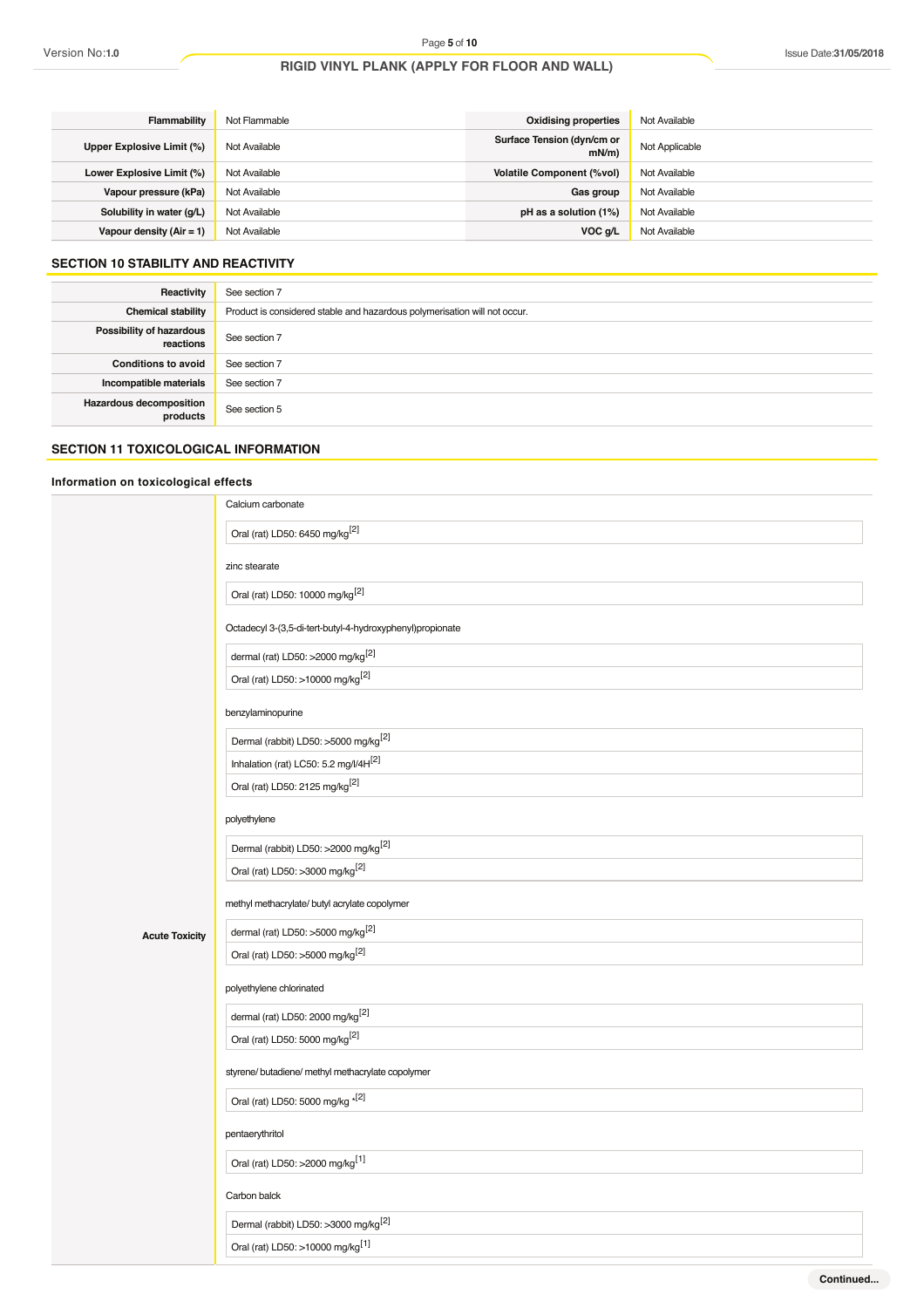| Skin corrosion/irritation            | No skin irritation                                                                                                                                                                                                              |                                         |  |
|--------------------------------------|---------------------------------------------------------------------------------------------------------------------------------------------------------------------------------------------------------------------------------|-----------------------------------------|--|
| Serious eye damage/irritation        | No eye irritation                                                                                                                                                                                                               |                                         |  |
| Respiratory or skin<br>sensitisation | No data available                                                                                                                                                                                                               |                                         |  |
| Germ cell mutagenicity               | No data available                                                                                                                                                                                                               |                                         |  |
| Carcinogenicity                      | Chemical name<br>polyethylene<br>polyethylene chlorinated<br>Carbon black                                                                                                                                                       | <b>IARC</b><br>Group 3<br>Group 3<br>2B |  |
| <b>Reproductive toxicity</b>         | No data available                                                                                                                                                                                                               |                                         |  |
| STOT-single exposure                 | No data available                                                                                                                                                                                                               |                                         |  |
| STOT-repeated exposure               | No data available                                                                                                                                                                                                               |                                         |  |
| <b>Aspiration hazard</b>             | No data available                                                                                                                                                                                                               |                                         |  |
| Legend:                              | 1. Value obtained from Europe ECHA Registered Substances - Acute toxicity 2.* Value obtained from manufacturer's SDS. Unless otherwise specified<br>data extracted from RTECS - Register of Toxic Effect of chemical Substances |                                         |  |

# **SECTION 12 ECOLOGICAL INFORMATION**

| <b>RIGID VINYL PLANK (APPLY</b> | <b>ENDPOINT</b> | <b>TEST DURATION (HR)</b> | <b>SPECIES</b>                | VALUE                      | <b>SOURCE</b>  |
|---------------------------------|-----------------|---------------------------|-------------------------------|----------------------------|----------------|
| FOR FLOOR AND WALL)             | Not Available   | Not Available             | Not Available                 | Not Available              | Not Available  |
|                                 |                 |                           |                               |                            |                |
|                                 | <b>ENDPOINT</b> | <b>TEST DURATION (HR)</b> | <b>SPECIES</b>                | <b>VALUE</b>               | <b>SOURCE</b>  |
| Calcium carbonate               | <b>LC50</b>     | 96                        | Fish                          | >56000mg/L                 | 4              |
|                                 | <b>EC50</b>     | 72                        | Algae or other aquatic plants | $>14$ mg/L                 | $\overline{c}$ |
|                                 | <b>NOEC</b>     | 72                        | Algae or other aquatic plants | 14mg/L                     | $\overline{c}$ |
|                                 | <b>ENDPOINT</b> | <b>TEST DURATION (HR)</b> | <b>SPECIES</b>                | VALUE                      | <b>SOURCE</b>  |
|                                 | LC50            | 96                        | Fish                          | 0.439mg/L                  | $\overline{c}$ |
| zinc stearate                   | <b>EC50</b>     | 48                        | Crustacea                     | $0.413$ mg/L               | $\overline{c}$ |
|                                 | <b>NOEC</b>     | 720                       | Fish                          | $0.172$ mg/L               | $\overline{c}$ |
|                                 |                 |                           |                               |                            |                |
|                                 | <b>ENDPOINT</b> | <b>TEST DURATION (HR)</b> | <b>SPECIES</b>                | <b>VALUE</b>               | <b>SOURCE</b>  |
| Octadecyl 3-(3,5-di-tert-butyl- | <b>LC50</b>     | 96                        | Fish                          | $=50$ mg/L                 | $\mathbf{1}$   |
| 4-hydroxyphenyl)propionate      | <b>EC50</b>     | 72                        | Algae or other aquatic plants | >30mg/L                    | 1              |
|                                 | <b>NOEC</b>     | 72                        | Algae or other aquatic plants | 30mg/L                     | $\mathbf{1}$   |
|                                 | <b>ENDPOINT</b> | <b>TEST DURATION (HR)</b> | <b>SPECIES</b>                | VALUE                      | <b>SOURCE</b>  |
| benzylaminopurine               | LC50            | 96                        | Fish                          | 21.4mg/L                   | 4              |
|                                 | <b>EC50</b>     | 48                        | Crustacea                     | 20.5mg/L                   | $\overline{4}$ |
|                                 | <b>ENDPOINT</b> | <b>TEST DURATION (HR)</b> | <b>SPECIES</b>                | VALUE                      | <b>SOURCE</b>  |
|                                 | <b>EC50</b>     | 48                        | Crustacea                     |                            | 4              |
| pentaerythritol                 | <b>NOEC</b>     | 336                       | Algae or other aquatic plants | 33600mg/L<br>$>=5000$ mg/L | $\mathbf{1}$   |
|                                 |                 |                           |                               |                            |                |
|                                 | <b>ENDPOINT</b> | <b>TEST DURATION (HR)</b> | <b>SPECIES</b>                | VALUE                      | <b>SOURCE</b>  |
| <b>Carbon balck</b>             | <b>LC50</b>     | 96                        | Fish                          | $=1000$ mg/L               | $\mathbf{1}$   |
|                                 | <b>NOEC</b>     | 96                        | Fish                          | $=1000$ mg/L               | $\mathbf{1}$   |

1: Extracted from 1. IUCLID Toxicity Data 2. Europe ECHA Registered Substances - Ecotoxicological Information - Aquatic Toxicity 3. EPIWIN Suite V3.12<br>QSAR) - Aquatic Toxicity Data (Estimated) 4. US EPA, Ecotox database - *(Japan) - Bioconcentration Data 7. METI (Japan) - Bioconcentration Data 8. Vendor Data*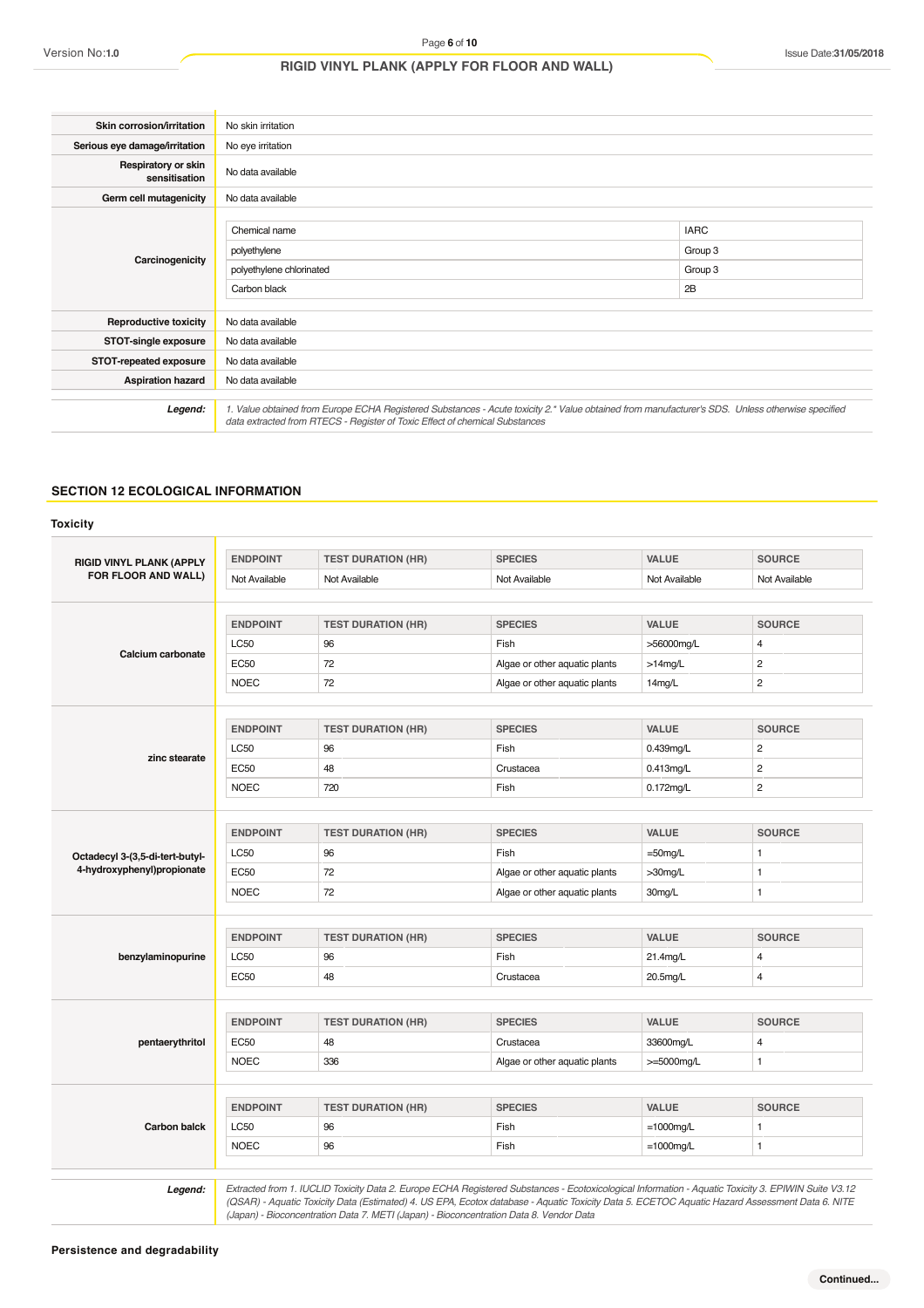| Ingredient                                                    | Persistence: Water/Soil | Persistence: Air |
|---------------------------------------------------------------|-------------------------|------------------|
| polyvinyl chloride                                            | <b>LOW</b>              | <b>LOW</b>       |
| zinc stearate                                                 | LOW                     | <b>LOW</b>       |
| Octadecyl 3-(3,5-di-tert-butyl-<br>4-hydroxyphenyl)propionate | <b>HIGH</b>             | <b>HIGH</b>      |
| benzylaminopurine                                             | <b>HIGH</b>             | <b>HIGH</b>      |
| polyethylene                                                  | <b>LOW</b>              | <b>LOW</b>       |
| pentaerythritol                                               | <b>LOW</b>              | <b>LOW</b>       |

#### **Bioaccumulative potential**

| Ingredient                                                    | <b>Bioaccumulation</b>   |
|---------------------------------------------------------------|--------------------------|
| polyvinyl chloride                                            | LOW (LogKOW = $1.6233$ ) |
| zinc stearate                                                 | LOW (LogKOW = $7.9444$ ) |
| Octadecyl 3-(3,5-di-tert-butyl-<br>4-hydroxyphenyl)propionate | $LOW (BCF = 12)$         |
| benzylaminopurine                                             | LOW (LogKOW = $1.57$ )   |
| polyethylene                                                  | LOW (LogKOW = $1.2658$ ) |
| pentaerythritol                                               | LOW (BCF = $0.6$ )       |

#### **Mobility in soil**

| Ingredient                                                    | <b>Mobility</b>         |
|---------------------------------------------------------------|-------------------------|
| polyvinyl chloride                                            | LOW (KOC = $23.74$ )    |
| zinc stearate                                                 | LOW ( $KOC = 11670$ )   |
| Octadecyl 3-(3,5-di-tert-butyl-<br>4-hydroxyphenyl)propionate | $LOW (KOC = 734400000)$ |
| benzylaminopurine                                             | LOW ( $KOC = 1130$ )    |
| polyethylene                                                  | LOW ( $KOC = 14.3$ )    |
| pentaerythritol                                               | $HIGH (KOC = 1)$        |

#### **SECTION 13 DISPOSAL CONSIDERATIONS**

#### **Waste treatment methods**

| Product / Packaging disposal | Containers may still present a chemical hazard/ danger when empty.<br>Return to supplier for reuse/ recycling if possible.<br>Recycle wherever possible or consult manufacturer for recycling options.<br>Consult State Land Waste Management Authority for disposal. |
|------------------------------|-----------------------------------------------------------------------------------------------------------------------------------------------------------------------------------------------------------------------------------------------------------------------|
|                              |                                                                                                                                                                                                                                                                       |

#### **SECTION 14 TRANSPORT INFORMATION**

#### **Labels Required**

**Marine Pollutant** NO

**Land transport (DOT): NOT REGULATED FOR TRANSPORT OF DANGEROUS GOODS**

**Air transport (ICAO-IATA / DGR): NOT REGULATED FOR TRANSPORT OF DANGEROUS GOODS**

**Sea transport (IMDG-Code / GGVSee): NOT REGULATED FOR TRANSPORT OF DANGEROUS GOODS**

**Transport in bulk according to Annex II of MARPOL and the IBC code**

Not Applicable

#### **SECTION 15 REGULATORY INFORMATION**

#### **Safety, health and environmental regulations / legislation specific for the substance or mixture**

#### **CALCIUM CARBONATE(471-34-1) IS FOUND ON THE FOLLOWING REGULATORY LISTS**

US NIOSH Recommended Exposure Limits (RELs)

US Toxic Substances Control Act (TSCA) - Chemical Substance Inventory

US TSCA Chemical Substance Inventory - Interim List of Active Substances

#### **POLYVINYL CHLORIDE(9002-86-2) IS FOUND ON THE FOLLOWING REGULATORY LISTS**

| International Agency for Research on Cancer (IARC) - Agents Classified by the IARC |  |
|------------------------------------------------------------------------------------|--|
| Monographs                                                                         |  |

US - Hawaii Air Contaminant Limits

US ACGIH Threshold Limit Values (TLV)

US ACGIH Threshold Limit Values (TLV) - Carcinogens US Toxic Substances Control Act (TSCA) - Chemical Substance Inventory US TSCA Chemical Substance Inventory - Interim List of Active Substances

**CALCIUM STEARATE(1592-23-0) IS FOUND ON THE FOLLOWING REGULATORY LISTS**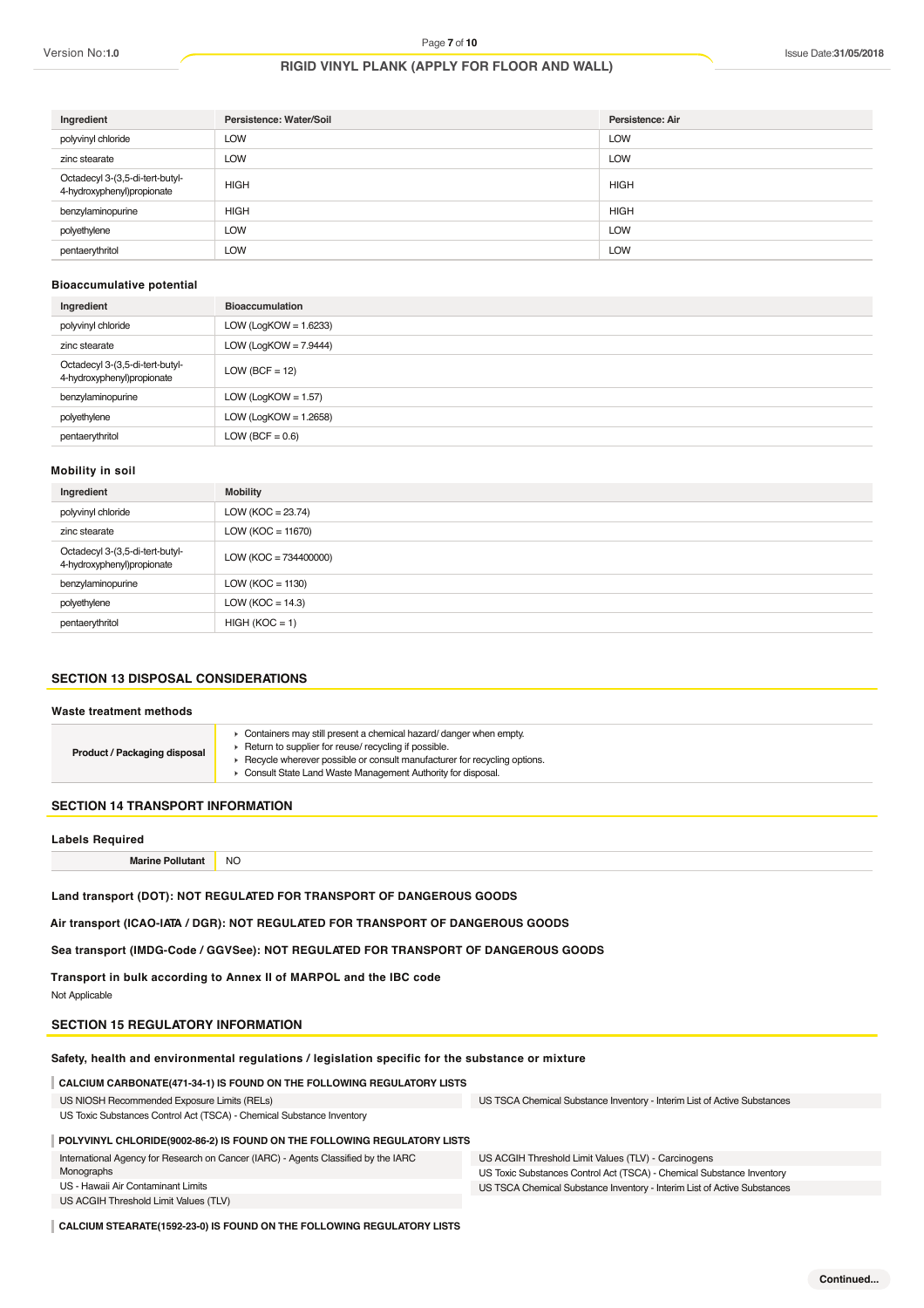| US - California Permissible Exposure Limits for Chemical Contaminants<br>US ACGIH Threshold Limit Values (TLV)                                                                                  | US Toxic Substances Control Act (TSCA) - Chemical Substance Inventory<br>US TSCA Chemical Substance Inventory - Interim List of Active Substances |
|-------------------------------------------------------------------------------------------------------------------------------------------------------------------------------------------------|---------------------------------------------------------------------------------------------------------------------------------------------------|
| US ACGIH Threshold Limit Values (TLV) - Carcinogens                                                                                                                                             |                                                                                                                                                   |
| ZINC STEARATE(557-05-1) IS FOUND ON THE FOLLOWING REGULATORY LISTS                                                                                                                              |                                                                                                                                                   |
| US - Alaska Limits for Air Contaminants                                                                                                                                                         | US - Washington Permissible exposure limits of air contaminants                                                                                   |
| US - California Permissible Exposure Limits for Chemical Contaminants                                                                                                                           | US - Wyoming Toxic and Hazardous Substances Table Z1 Limits for Air Contaminants                                                                  |
| US - Hawaii Air Contaminant Limits                                                                                                                                                              | US ACGIH Threshold Limit Values (TLV)                                                                                                             |
| US - Idaho - Limits for Air Contaminants                                                                                                                                                        | US ACGIH Threshold Limit Values (TLV) - Carcinogens                                                                                               |
| US - Massachusetts - Right To Know Listed Chemicals                                                                                                                                             | US CWA (Clean Water Act) - Priority Pollutants                                                                                                    |
| US - Michigan Exposure Limits for Air Contaminants                                                                                                                                              | US CWA (Clean Water Act) - Toxic Pollutants                                                                                                       |
| US - Minnesota Permissible Exposure Limits (PELs)                                                                                                                                               | US EPA Carcinogens Listing                                                                                                                        |
| US - Oregon Permissible Exposure Limits (Z-1)                                                                                                                                                   | US EPCRA Section 313 Chemical List                                                                                                                |
| US - Pennsylvania - Hazardous Substance List                                                                                                                                                    | US NIOSH Recommended Exposure Limits (RELs)                                                                                                       |
| US - Rhode Island Hazardous Substance List                                                                                                                                                      | US OSHA Permissible Exposure Levels (PELs) - Table Z1                                                                                             |
| US - Tennessee Occupational Exposure Limits - Limits For Air Contaminants                                                                                                                       | US Toxic Substances Control Act (TSCA) - Chemical Substance Inventory                                                                             |
|                                                                                                                                                                                                 |                                                                                                                                                   |
| US - Vermont Permissible Exposure Limits Table Z-1-A Final Rule Limits for Air Contaminants<br>US - Vermont Permissible Exposure Limits Table Z-1-A Transitional Limits for Air<br>Contaminants | US TSCA Chemical Substance Inventory - Interim List of Active Substances                                                                          |
| OCTADECYL 3-(3,5-DI-TERT-BUTYL-4-HYDROXYPHENYL)PROPIONATE(2082-79-3) IS FOUND ON THE FOLLOWING REGULATORY LISTS                                                                                 |                                                                                                                                                   |
| US - California OEHHA/ARB - Chronic Reference Exposure Levels and Target Organs                                                                                                                 | US - Washington Permissible exposure limits of air contaminants                                                                                   |
| (CRELs)                                                                                                                                                                                         | US - Wyoming Toxic and Hazardous Substances Table Z1 Limits for Air Contaminants                                                                  |
| US - California Permissible Exposure Limits for Chemical Contaminants                                                                                                                           | US OSHA Permissible Exposure Levels (PELs) - Table Z1                                                                                             |
| US - Hawaii Air Contaminant Limits                                                                                                                                                              | US Toxic Substances Control Act (TSCA) - Chemical Substance Inventory                                                                             |
| US - Michigan Exposure Limits for Air Contaminants                                                                                                                                              | US TSCA Chemical Substance Inventory - Interim List of Active Substances                                                                          |
| US - Oregon Permissible Exposure Limits (Z-1)                                                                                                                                                   |                                                                                                                                                   |
| US - Tennessee Occupational Exposure Limits - Limits For Air Contaminants                                                                                                                       |                                                                                                                                                   |
|                                                                                                                                                                                                 |                                                                                                                                                   |
| BENZYLAMINOPURINE(1214-39-7) IS FOUND ON THE FOLLOWING REGULATORY LISTS                                                                                                                         |                                                                                                                                                   |
| US List of Active Substances Exempt from the TSCA Inventory Notifications (Active-Inactive)<br>Rule                                                                                             | US Toxic Substances Control Act (TSCA) - Chemical Substance Inventory                                                                             |
| POLYETHYLENE(9002-88-4) IS FOUND ON THE FOLLOWING REGULATORY LISTS                                                                                                                              |                                                                                                                                                   |
|                                                                                                                                                                                                 |                                                                                                                                                   |
| International Agency for Research on Cancer (IARC) - Agents Classified by the IARC<br>Monographs                                                                                                | US TSCA Chemical Substance Inventory - Interim List of Active Substances                                                                          |
| US Toxic Substances Control Act (TSCA) - Chemical Substance Inventory                                                                                                                           |                                                                                                                                                   |
| METHYL METHACRYLATE/ BUTYL ACRYLATE COPOLYMER(25852-37-3) IS FOUND ON THE FOLLOWING REGULATORY LISTS                                                                                            |                                                                                                                                                   |
| US - Michigan Exposure Limits for Air Contaminants                                                                                                                                              | US Toxic Substances Control Act (TSCA) - Chemical Substance Inventory                                                                             |
| US - Vermont Permissible Exposure Limits Table Z-1-A Transitional Limits for Air                                                                                                                | US TSCA Chemical Substance Inventory - Interim List of Active Substances                                                                          |
| Contaminants                                                                                                                                                                                    |                                                                                                                                                   |
| POLYETHYLENE CHLORINATED (64754-90-1) IS FOUND ON THE FOLLOWING REGULATORY LISTS                                                                                                                |                                                                                                                                                   |
| US - Michigan Exposure Limits for Air Contaminants                                                                                                                                              | US Toxic Substances Control Act (TSCA) - Chemical Substance Inventory                                                                             |
| US List of Active Substances Exempt from the TSCA Inventory Notifications (Active-Inactive)<br>Rule                                                                                             |                                                                                                                                                   |
| STYRENE/ BUTADIENE/ METHYL METHACRYLATE COPOLYMER(25053-09-2) IS FOUND ON THE FOLLOWING REGULATORY LISTS                                                                                        |                                                                                                                                                   |
| US - California OEHHA/ARB - Chronic Reference Exposure Levels and Target Organs                                                                                                                 | US - Washington Permissible exposure limits of air contaminants                                                                                   |
| (CRELs)                                                                                                                                                                                         | US - Wyoming Toxic and Hazardous Substances Table Z1 Limits for Air Contaminants                                                                  |
| US - California Permissible Exposure Limits for Chemical Contaminants                                                                                                                           | US List of Active Substances Exempt from the TSCA Inventory Notifications (Active-Inactive)                                                       |
| US - Hawaii Air Contaminant Limits                                                                                                                                                              | Rule                                                                                                                                              |
| US - Michigan Exposure Limits for Air Contaminants                                                                                                                                              | US OSHA Permissible Exposure Levels (PELs) - Table Z1                                                                                             |
| US - Oregon Permissible Exposure Limits (Z-1)                                                                                                                                                   | US Toxic Substances Control Act (TSCA) - Chemical Substance Inventory                                                                             |
| US - Tennessee Occupational Exposure Limits - Limits For Air Contaminants                                                                                                                       |                                                                                                                                                   |
| PENTAERYTHRITOL(115-77-5) IS FOUND ON THE FOLLOWING REGULATORY LISTS                                                                                                                            |                                                                                                                                                   |
| US - Alaska Limits for Air Contaminants                                                                                                                                                         | US - Vermont Permissible Exposure Limits Table Z-1-A Final Rule Limits for Air Contaminants                                                       |
|                                                                                                                                                                                                 |                                                                                                                                                   |
| US - Hawaii Air Contaminant Limits                                                                                                                                                              | US - Vermont Permissible Exposure Limits Table Z-1-A Transitional Limits for Air<br>Contaminants                                                  |
| US - Idaho - Limits for Air Contaminants                                                                                                                                                        | US - Washington Permissible exposure limits of air contaminants                                                                                   |
| US - Massachusetts - Right To Know Listed Chemicals                                                                                                                                             |                                                                                                                                                   |
| US - Michigan Exposure Limits for Air Contaminants                                                                                                                                              | US - Wyoming Toxic and Hazardous Substances Table Z1 Limits for Air Contaminants                                                                  |
| US - Minnesota Permissible Exposure Limits (PELs)                                                                                                                                               | US ACGIH Threshold Limit Values (TLV)                                                                                                             |
| US - Oregon Permissible Exposure Limits (Z-1)                                                                                                                                                   | US NIOSH Recommended Exposure Limits (RELs)                                                                                                       |
| US - Pennsylvania - Hazardous Substance List                                                                                                                                                    | US OSHA Permissible Exposure Levels (PELs) - Table Z1                                                                                             |
| US - Rhode Island Hazardous Substance List                                                                                                                                                      | US Toxic Substances Control Act (TSCA) - Chemical Substance Inventory<br>US TSCA Chemical Substance Inventory - Interim List of Active Substances |
| US - Tennessee Occupational Exposure Limits - Limits For Air Contaminants                                                                                                                       |                                                                                                                                                   |

**CARBON BALCK(1333-86-4) IS FOUND ON THE FOLLOWING REGULATORY LISTS**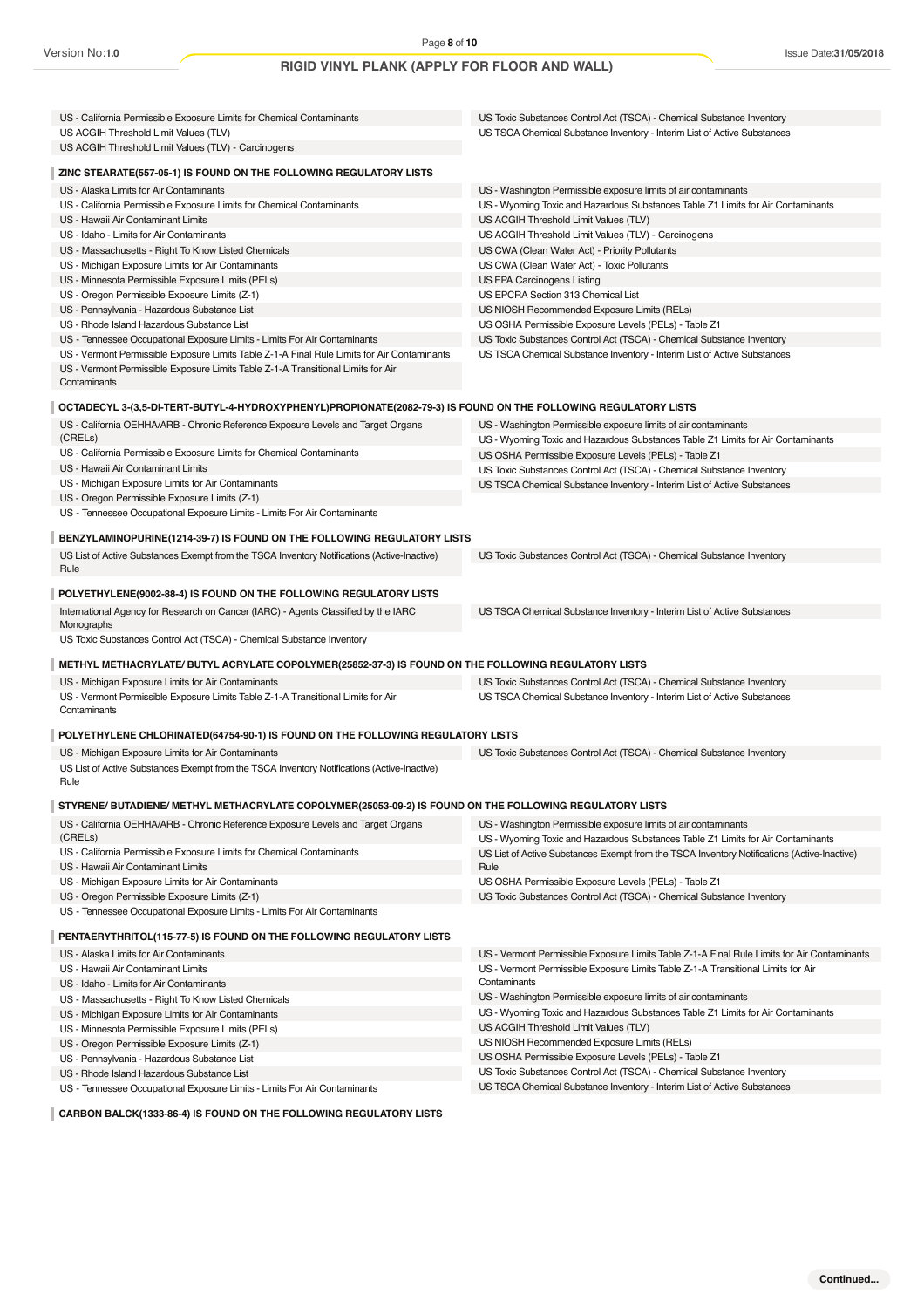| International Agency for Research on Cancer (IARC) - Agents Classified by the IARC      | US - Rhode Island Hazardous Substance List                                                  |  |  |  |  |
|-----------------------------------------------------------------------------------------|---------------------------------------------------------------------------------------------|--|--|--|--|
| Monographs                                                                              | US - Tennessee Occupational Exposure Limits - Limits For Air Contaminants                   |  |  |  |  |
| US - Alaska Limits for Air Contaminants                                                 | US - Vermont Permissible Exposure Limits Table Z-1-A Final Rule Limits for Air Contaminants |  |  |  |  |
| US - California Permissible Exposure Limits for Chemical Contaminants                   | US - Vermont Permissible Exposure Limits Table Z-1-A Transitional Limits for Air            |  |  |  |  |
| US - California Proposition 65 - Carcinogens                                            | Contaminants                                                                                |  |  |  |  |
| US - Hawaii Air Contaminant Limits                                                      | US - Washington Permissible exposure limits of air contaminants                             |  |  |  |  |
| US - Idaho - Limits for Air Contaminants                                                | US - Wyoming Toxic and Hazardous Substances Table Z1 Limits for Air Contaminants            |  |  |  |  |
| US - Massachusetts - Right To Know Listed Chemicals                                     | US ACGIH Threshold Limit Values (TLV)                                                       |  |  |  |  |
| US - Michigan Exposure Limits for Air Contaminants                                      | US ACGIH Threshold Limit Values (TLV) - Carcinogens                                         |  |  |  |  |
| US - Minnesota Permissible Exposure Limits (PELs)                                       | US NIOSH Recommended Exposure Limits (RELs)                                                 |  |  |  |  |
| US - New Jersey Right to Know - Special Health Hazard Substance List (SHHSL):           | US OSHA Permissible Exposure Levels (PELs) - Table Z1                                       |  |  |  |  |
| Carcinogens                                                                             | US Toxic Substances Control Act (TSCA) - Chemical Substance Inventory                       |  |  |  |  |
| US - Oregon Permissible Exposure Limits (Z-1)                                           | US TSCA Chemical Substance Inventory - Interim List of Active Substances                    |  |  |  |  |
| US - Pennsylvania - Hazardous Substance List                                            |                                                                                             |  |  |  |  |
| (±)-2,3-DIHYDROXYPROPYL STEARATE(22610-63-5) IS FOUND ON THE FOLLOWING REGULATORY LISTS |                                                                                             |  |  |  |  |

US ACGIH Threshold Limit Values (TLV) US ACGIH Threshold Limit Values (TLV) - Carcinogens

### **Federal Regulations**

#### **Superfund Amendments and Reauthorization Act of 1986 (SARA)**

#### **SECTION 311/312 HAZARD CATEGORIES**

| Gas under pressure<br>No<br>Explosive<br>No<br>Self-heating<br>No<br>Pyrophoric (Liquid or Solid)<br>No<br>Pyrophoric Gas<br>No<br>Corrosive to metal<br>No<br>Oxidizer (Liquid, Solid or Gas)<br>No<br>Organic Peroxide<br>No<br>Self-reactive<br>No<br>In contact with water emits flammable gas<br>No<br><b>Combustible Dust</b><br>No<br>Carcinogenicity<br>No<br>Acute toxicity (any route of exposure)<br>No<br>Reproductive toxicity<br>No<br>Skin Corrosion or Irritation<br>No<br>Respiratory or Skin Sensitization<br>No<br>Serious eye damage or eye irritation<br>No<br>Specific target organ toxicity (single or repeated exposure)<br>No<br><b>Aspiration Hazard</b><br>No<br>Germ cell mutagenicity<br>No<br>Simple Asphyxiant<br>No | Flammable (Gases, Aerosols, Liquids, or Solids) | No |
|-----------------------------------------------------------------------------------------------------------------------------------------------------------------------------------------------------------------------------------------------------------------------------------------------------------------------------------------------------------------------------------------------------------------------------------------------------------------------------------------------------------------------------------------------------------------------------------------------------------------------------------------------------------------------------------------------------------------------------------------------------|-------------------------------------------------|----|
|                                                                                                                                                                                                                                                                                                                                                                                                                                                                                                                                                                                                                                                                                                                                                     |                                                 |    |
|                                                                                                                                                                                                                                                                                                                                                                                                                                                                                                                                                                                                                                                                                                                                                     |                                                 |    |
|                                                                                                                                                                                                                                                                                                                                                                                                                                                                                                                                                                                                                                                                                                                                                     |                                                 |    |
|                                                                                                                                                                                                                                                                                                                                                                                                                                                                                                                                                                                                                                                                                                                                                     |                                                 |    |
|                                                                                                                                                                                                                                                                                                                                                                                                                                                                                                                                                                                                                                                                                                                                                     |                                                 |    |
|                                                                                                                                                                                                                                                                                                                                                                                                                                                                                                                                                                                                                                                                                                                                                     |                                                 |    |
|                                                                                                                                                                                                                                                                                                                                                                                                                                                                                                                                                                                                                                                                                                                                                     |                                                 |    |
|                                                                                                                                                                                                                                                                                                                                                                                                                                                                                                                                                                                                                                                                                                                                                     |                                                 |    |
|                                                                                                                                                                                                                                                                                                                                                                                                                                                                                                                                                                                                                                                                                                                                                     |                                                 |    |
|                                                                                                                                                                                                                                                                                                                                                                                                                                                                                                                                                                                                                                                                                                                                                     |                                                 |    |
|                                                                                                                                                                                                                                                                                                                                                                                                                                                                                                                                                                                                                                                                                                                                                     |                                                 |    |
|                                                                                                                                                                                                                                                                                                                                                                                                                                                                                                                                                                                                                                                                                                                                                     |                                                 |    |
|                                                                                                                                                                                                                                                                                                                                                                                                                                                                                                                                                                                                                                                                                                                                                     |                                                 |    |
|                                                                                                                                                                                                                                                                                                                                                                                                                                                                                                                                                                                                                                                                                                                                                     |                                                 |    |
|                                                                                                                                                                                                                                                                                                                                                                                                                                                                                                                                                                                                                                                                                                                                                     |                                                 |    |
|                                                                                                                                                                                                                                                                                                                                                                                                                                                                                                                                                                                                                                                                                                                                                     |                                                 |    |
|                                                                                                                                                                                                                                                                                                                                                                                                                                                                                                                                                                                                                                                                                                                                                     |                                                 |    |
|                                                                                                                                                                                                                                                                                                                                                                                                                                                                                                                                                                                                                                                                                                                                                     |                                                 |    |
|                                                                                                                                                                                                                                                                                                                                                                                                                                                                                                                                                                                                                                                                                                                                                     |                                                 |    |
|                                                                                                                                                                                                                                                                                                                                                                                                                                                                                                                                                                                                                                                                                                                                                     |                                                 |    |
|                                                                                                                                                                                                                                                                                                                                                                                                                                                                                                                                                                                                                                                                                                                                                     |                                                 |    |

**US. EPA CERCLA HAZARDOUS SUBSTANCES AND REPORTABLE QUANTITIES (40 CFR 302.4)** None Reported

#### **State Regulations**

#### **US. CALIFORNIA PROPOSITION 65**

WARNING: This product contains a chemical known to the State of California to cause cancer and birth defects or other reproductive harm

#### **US - CALIFORNIA PROPOSITION 65 - CARCINOGENS & REPRODUCTIVE TOXICITY (CRT): LISTED SUBSTANCE**

Carbon black (airborne, unbound particles of respirable size) Listed

# **SECTION 16 OTHER INFORMATION**

#### **Other information**

The SDS is a Hazard Communication tool and should be used to assist in the Risk Assessment. Many factors determine whether the reported Hazards are Risks in the workplace or other settings.

#### **Definitions and abbreviations**

PC-TWA: Permissible Concentration-Time Weighted Average

PC-STEL: Permissible Concentration-Short Term Exposure Limit

IARC: International Agency for Research on Cancer ACGIH: American Conference of Governmental Industrial Hygienists

STEL: Short Term Exposure Limit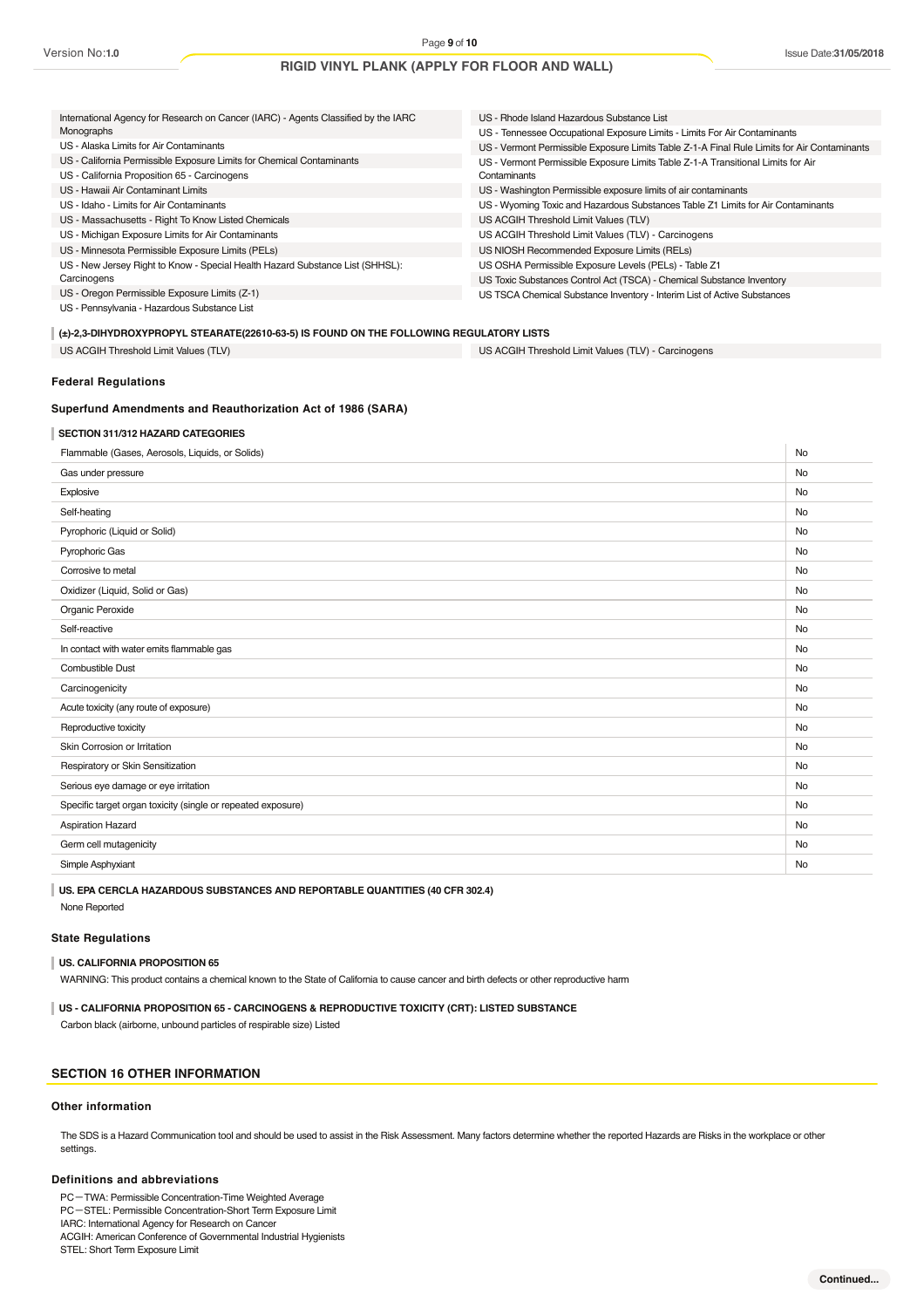BEI: Biological Exposure Index

# **RIGID VINYL PLANK (APPLY FOR FLOOR AND WALL)**

LOAEL: Lowest Observed Adverse Effect Level TLV: Threshold Limit Value LOD: Limit Of Detection OTV: Odour Threshold Value BCF: BioConcentration Factors TEEL: Temporary Emergency Exposure Limit<sub>o</sub> IDLH: Immediately Dangerous to Life or Health Concentrations OSF: Odour Safety Factor NOAEL :No Observed Adverse Effect Level